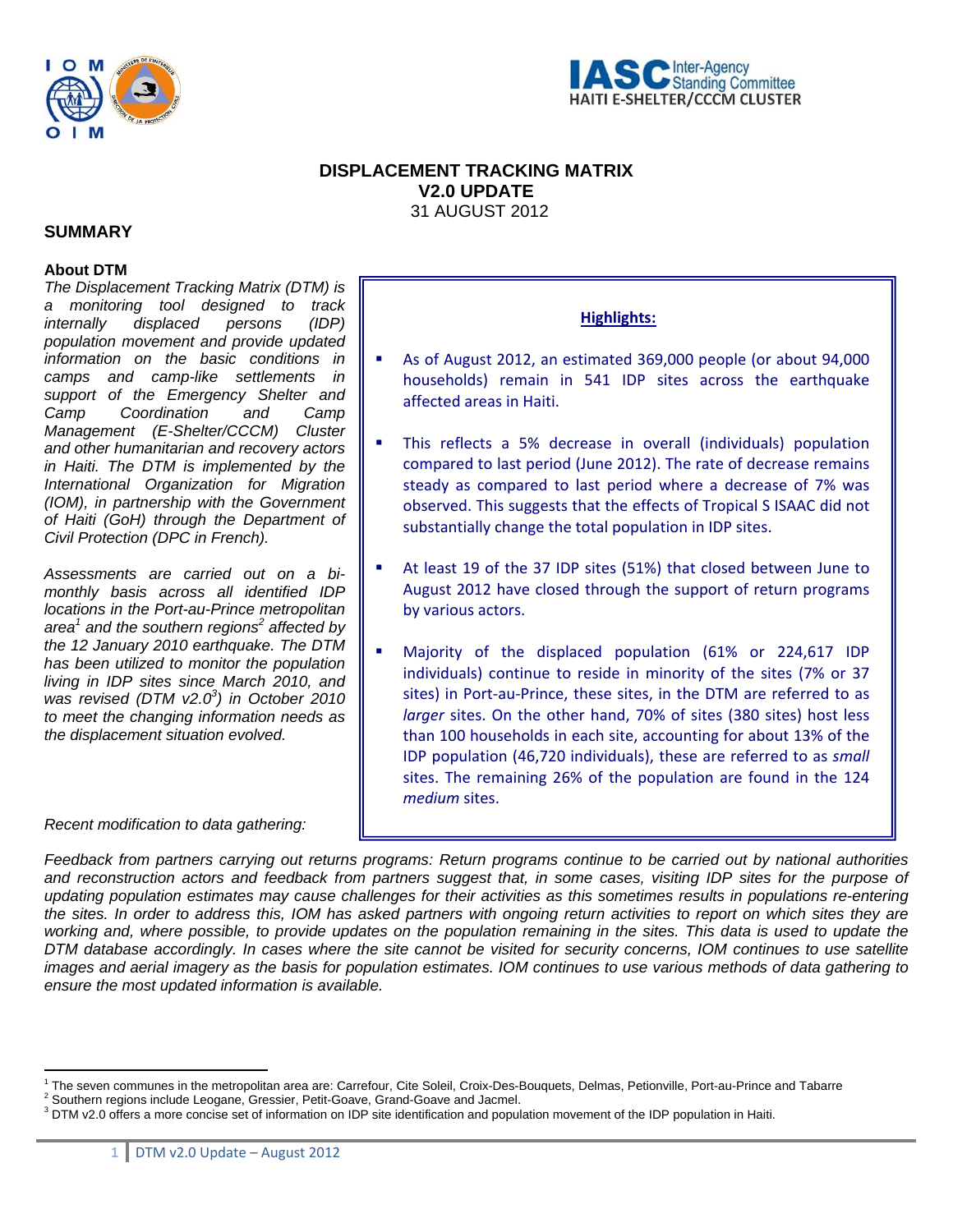



*Additional Verification after Tropical Storm (TS) ISAAC: For this August 2012 update, additional assessments were carried out after the onset of TS Isaac. These assessments ranged from direct field visits, feedback from partners also carrying out field visits and phone interviews.* 

#### *Recent Modifications in DTM Products*

*Additional fields have been added to the DTM to support return programs. In sites where partners are carrying out return programs, the name and contact details of the partner are now listed on the DTM spreadsheet and displayed on the DTM website. Note that only partners that have directly provided information to IOM are listed. Any partners with return programs that are not listed are welcome to provide the needed information to IOM by emailing: dtmhaiti@iom.int*



# **RESULTS**

DTM v2.0 is on its eleventh round of implementation. This report presents the results from field assessments that were conducted between July and August 2012<sup>4</sup>.

For this period, an additional verification was conducted after TS Isaac—this rapid verification consisted of direct field assessments, feedback from other partners also carrying out post storm assessments and phone verifications.

#### *Graph 1: Total number of displaced individuals from July 2010 to August 2012 (figures rounded)*



*\*In January 2011 the surrounding areas of Corail, known as Canaan, Jerusalem and Onaville, were included in DTM assessments upon the request of the humanitarian community.* 

 $\overline{a}$ 

<sup>&</sup>lt;sup>4</sup> The overall figures reported continue to include the population in the surrounding locations of Corail Sector 4 IDP camp, referred to as Canaan and Jerusalem, as well as Onaville, near Corail Sector 3; these areas were included in the assessments as of January 2011.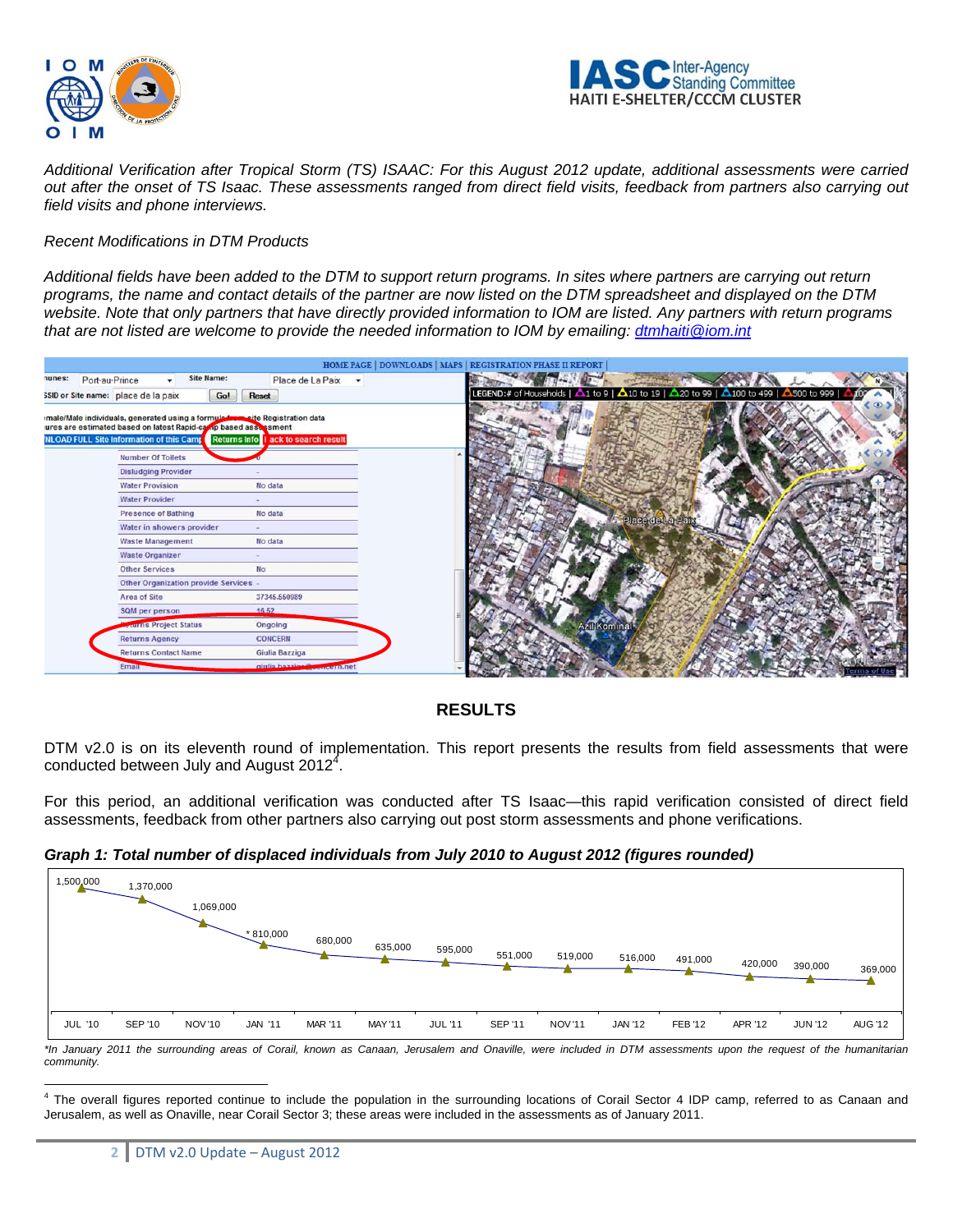



*Table A: Estimated Number of IDP Sites, Households and Individuals Identified Through DTM – Total by Month July 2010 to August 2012* 

| <b>Month</b>   | <b>Sites</b> | <b>Households</b> | <b>Individuals</b> |
|----------------|--------------|-------------------|--------------------|
| JUL '10        | 1,555        | 361,517           | 1,536,447          |
| <b>SEP '10</b> | 1,356        | 321,208           | 1,374,273          |
| <b>NOV '10</b> | 1,199        | 245,586           | 1,068,882          |
| <b>JAN '11</b> | 1,152        | 195,776           | 806,377            |
| <b>MAR '11</b> | 1,061        | 171,307           | 680,494            |
| <b>MAY '11</b> | 1,001        | 158,437           | 634,807            |
| <b>JUL</b> '11 | 894          | 149,317           | 594,811            |
| <b>SEP '11</b> | 802          | 135,961           | 550,560            |
| <b>NOV '11</b> | 758          | 127,658           | 519,164            |
| <b>JAN '12</b> | 707          | 126,218           | 515,961            |
| <b>FEB '12</b> | 660          | 120,791           | 490,545            |
| <b>APR '12</b> | 602          | 105,064           | 419,740            |
| <b>JUN '12</b> | 575          | 97,913            | 390,276            |
| <b>AUG '12</b> | 541          | 93,748            | 369,353            |

*Graphs: Number of IDP Sites (Graph 2), Households (Graph 3), and Individuals (Graph 4), identified through DTM – Total by Month July 2010 to August 2012* 

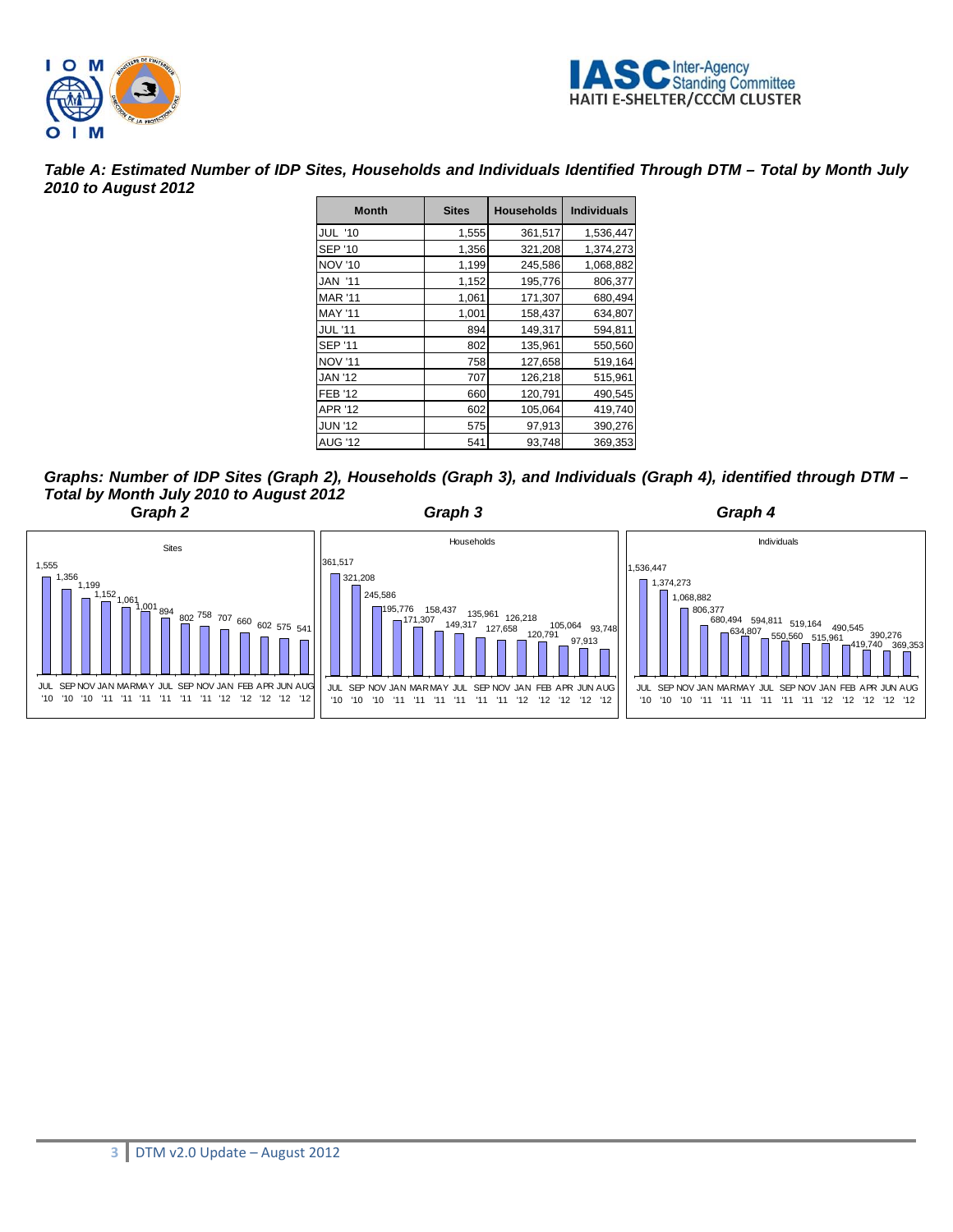



# **METHODOLOGY**

IOM rolled out DTM V2.0 in October 2010. The DTM v2.0 gathers more concise information than the previous DTM v1.0, narrowing the focus and providing basic information on IDP sites and IDP populations for the benefit of humanitarian actors carrying out intervention in the earthquake affected areas across the country. This rapid camp-based assessment is implemented by a team of about 200 staff, of which 100 are field staff that carryout the data gathering activities. During a bi-monthly DTM cycle, assessments of all identified IDP sites are conducted within a six week period which includes all activities, such as: data collection, verification, data-processing and analysis.

The DTM field teams use the DTM v2.0 - IDP Site/Camp Information form for each assessment. The teams use various methods, including key respondent interviews with camp managers and camp committees, and observation and physical counting in order to collect all data to complete the form. The field teams approach each individual IDP site in a targeted manner, meaning that the method of data collection can vary depending on the situation of that specific IDP site.

After the data is gathered, consultation is carried out with actors that have a regular presence on the ground, namely, IOM Camp Management Operations (CMO) teams, representatives from the DPC, and other actors carrying out interventions in IDP sites. The IOM Data Management Unit's call centre is also employed to verify data directly with IDP Camp Committees or other relevant respondents. Google Earth, aerial imagery and other available technology are also used to assist in validating a variety of data, such as location and area.

For more information regarding the methodology utilized for the DTM, including the tools, please refer to the Displacement Tracking Matrix Strategy – Version 2.0, May 2011 document available at: http://iomhaitidataportal.info

Data Management Unit uses various methods of data collection and validation ranging from satellite and aerial imagery, phone verifications and field visits:

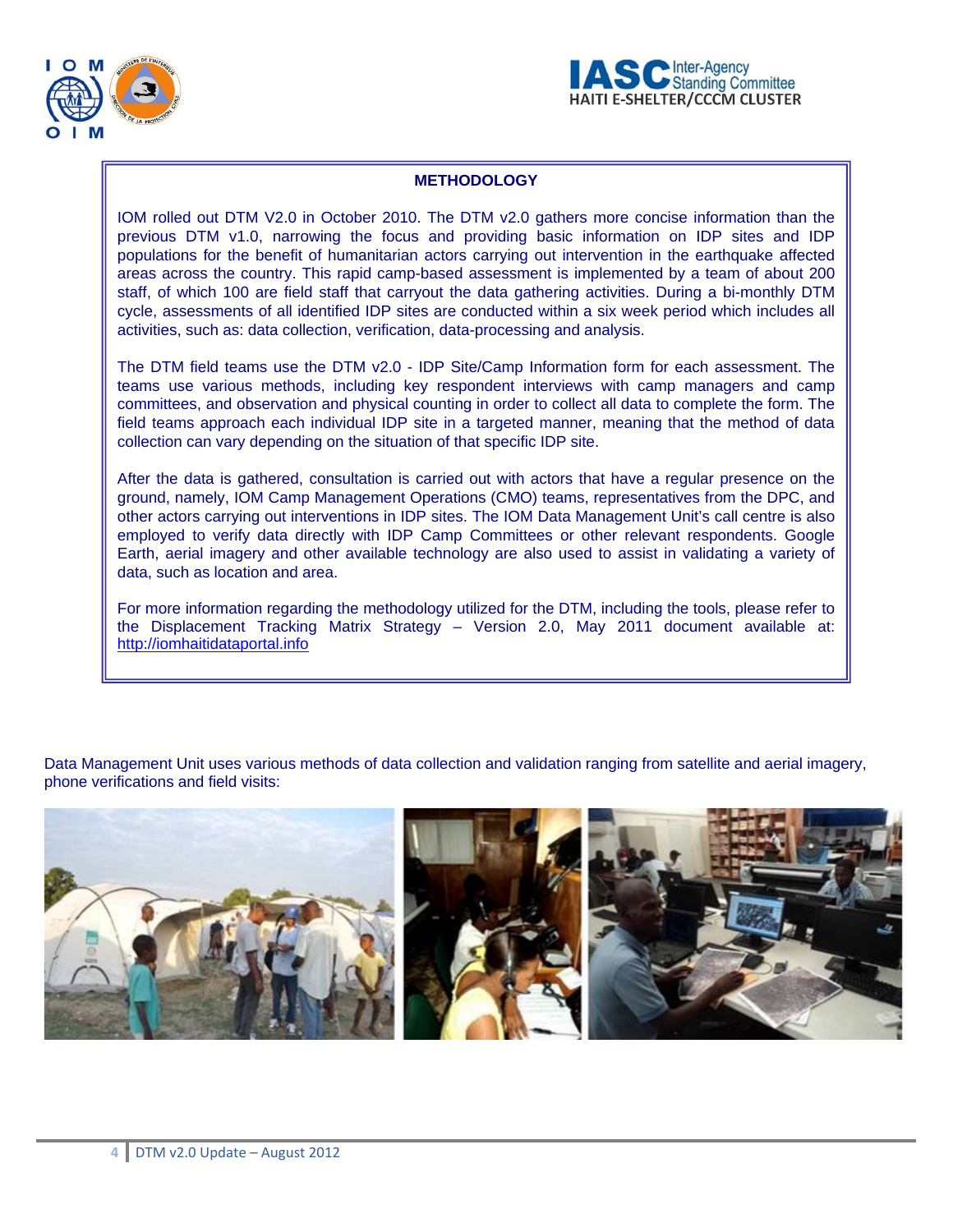



| Table B: Comparison of number of IDP sites, households and individuals by commune in July 2010, June 2012 and |  |
|---------------------------------------------------------------------------------------------------------------|--|
| August 2012                                                                                                   |  |

|                              | <b>Table C</b> |                |              |                 |                         |                   |                    |                    |                    |
|------------------------------|----------------|----------------|--------------|-----------------|-------------------------|-------------------|--------------------|--------------------|--------------------|
|                              | <b>Sites</b>   | <b>Sites</b>   | <b>Sites</b> |                 | Households   Households | <b>Households</b> | <b>Individuals</b> | <b>Individuals</b> | <b>Individuals</b> |
| Commune                      | <b>Jul '10</b> | <b>Jun '12</b> | Aug '12      | <b>July '10</b> | <b>Jun '12</b>          | <b>Aug '12</b>    | <b>July '10</b>    | <b>Jun '12</b>     | <b>Aug '12</b>     |
| <b>CARREFOUR</b>             | 172            | 74             | 73           | 48,273          | 6,651                   | 5,863             | 205,162            | 23,030             | 20,525             |
| <b>CITE SOLEIL</b>           | 63             | 22             | 22           | 16,535          | 3,190                   | 3,081             | 70,273             | 13,051             | 12,660             |
| CROIX-DES-BOUQUETS           | 115            | 38             | 34           | 24,722          | 16,373                  | 16,164            | 105,064            | 75,165             | 74,499             |
| <b>DELMAS</b>                | 279            | 131            | 119          | 82,086          | 34,940                  | 35,066            | 348,859            | 141,211            | 139,527            |
| <b>GANTHIER</b>              |                |                |              | 1,438           | 27                      | 16                | 6,111              | 116                | 37                 |
| PORT-AU-PRINCE               | 193            | 129            | 120          | 70,856          | 21,366                  | 19,337            | 301,156            | 81,331             | 69,427             |
| <b>TABARRE</b>               | 85             | 53             | 51           | 17,177          | 6,315                   | 5,938             | 73,001             | 22,889             | 21,795             |
| PETION-VILLE                 | 112            | 46             | 44           | 24,604          | 5,821                   | 5,450             | 104,560            | 22,189             | 20,973             |
| <b>GRAND-GOAVE</b>           | 60             | 8              | 8            | 8,157           | 163                     | 172               | 34,665             | 482                | <b>525</b>         |
| <b>GRESSIER</b>              | 62             | 15             | 15           | 10,014          | 312                     | 280               | 42,560             | 1,144              | 1,011              |
| <b>JACMEL</b>                | 54             |                |              | 6,145           | 753                     | 396               | 26,115             | 2,891              | 1,737              |
| LEOGANE                      | 253            | 28             | 27           | 39,260          | 1,737                   | 1,713             | 166,859            | 5,995              | 5,841              |
| PETIT-GOAVE                  | 100            | 26             | 25           | 12,250          | 265                     | 272               | 52,062             | 782                | 796                |
| Total                        | 1,555          | 575            | 541          | 361,517         | 97,913                  | 93,748            | 1,536,447          | 390,276            | 369,353            |
| Difference Jun '12 - Aug '12 |                | Sites          | $-34$        |                 | Households              | $-4,165$          |                    | Individuals        | $-20,923$          |
|                              |                |                |              |                 | Found                   |                   |                    | Found              |                    |
| % of Aug '12                 |                | Found in Aug   | 94%          |                 | in Aug '12              | 96%               |                    | in Aug '12         | 95%                |
| % of decrease in Aug '12     |                |                | 6%           |                 |                         | 4%                |                    |                    | 5%                 |

# **IDP Population**

As of August 2012, an estimated 93,748 IDP households, or 369,353 IDP individuals continue to reside in 541 IDP sites across the earthquake affected areas in Haiti. This reflects a 5% decrease (in IDP individual population) compared to the results in the previous report (June 2012). This rate of decrease is similar to last period where a 7% decrease was observed between April and June 2012. This suggests that TS Isaac did not have a considerable impact in terms of the overall population in IDP sites.

# *IDP Households*

Overall, a decrease of 4,165 households is observed between June and August 2012. Of this decrease, about 50% (2,029 households) was observed in the commune of Port-au-Prince. In this commune, overall IDP household population has decreased from 21,366 in June 2012 to 19,337 in August 2012.

# *Observations in the Port-au-Prince commune:*

Some of the largest decreases in population have been observed in IDP sites where return programs have been carried out. For instance large decreases have been observed in Kan Neptune (SSID 111\_01\_500), Place de la Paix (SSID 111\_01\_075), Terrain de Golf (SSID 111\_01\_030) and Cite Maxo/Teren Bulos (111\_01\_030) as a result of on going return activities by World Vision International, Concern Worldwide and J/P HRO respectively. The cumulative population decrease in these sites alone amount to about 1,087 households.

Moreover, still in the commune of Port-au-Prince, at least five sites have been reported as closed as a result of return activities. These are: Terrain Pere Solino (SSID 111\_01\_061), Place des Artistes (SSID\_01\_034), Place Petion (SSID 111\_01\_487), Place Dessalines (111\_01\_532) and Re Sevwa Boudon (SSID 111\_01\_487). The first site, Terrain Pere Solino was closed as a result of Catholic Relief Services (CRS) return programs while the rest have been closed as a result IOM return programs. The closure of these sites alone contributes to a decrease of about 800 households.

Note that other return programs may have contributed to the decrease in other sites though is not listed above as these programs have not officially been reported to IOM. Moreover, it is important to keep in mind that return programs are also on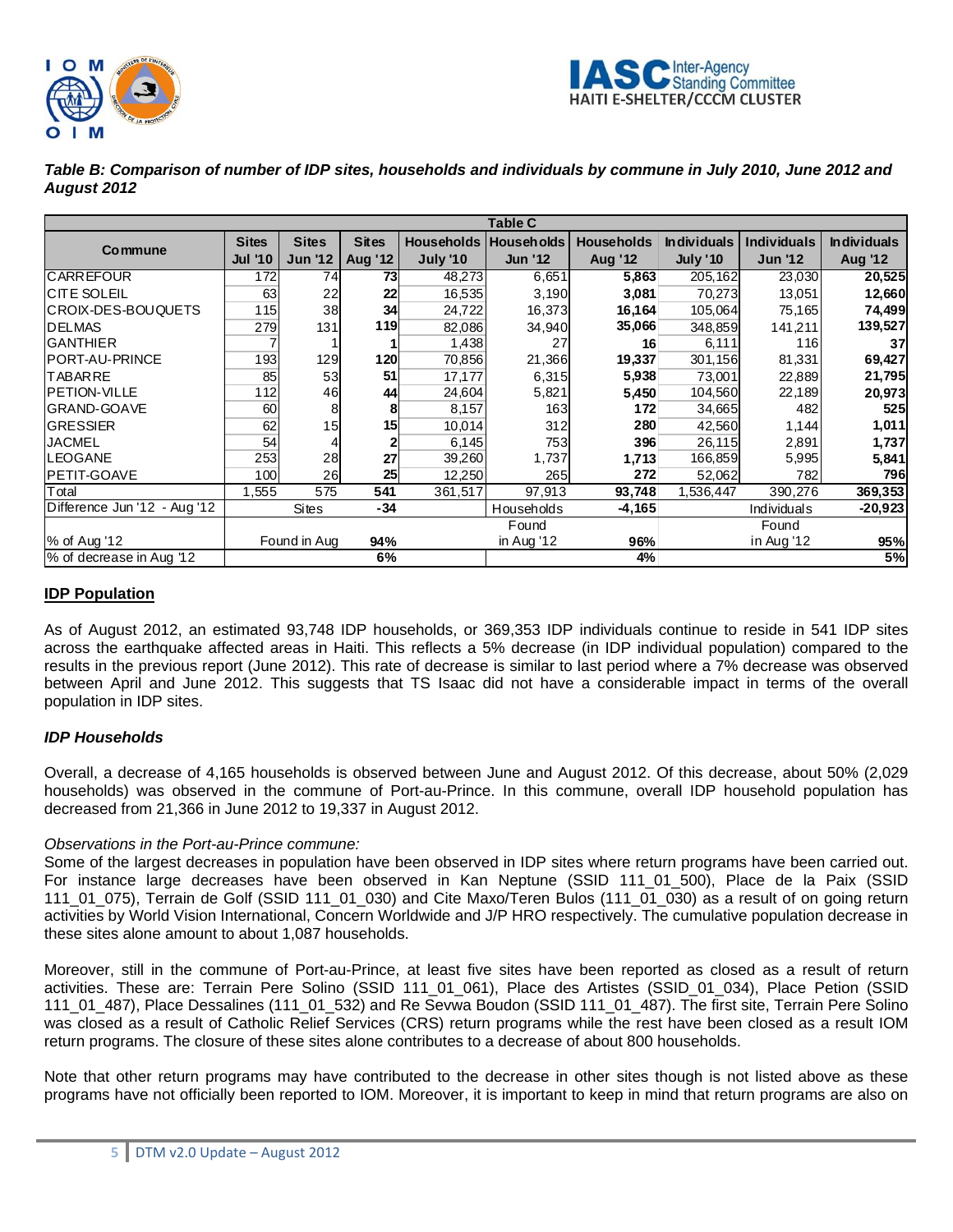



going in other communes. This narrative report however only discusses the programs in Port-au-Prince where the largest population decrease was observed.

#### *Southern Regions:*

In the regions, Jacmel reported the largest population decrease with 357 less households this period. This decrease is a direct result of a joint return program by IOM and J/P HRO.





# *IDP Individuals*

For this period, a total of 369,353 IDP individuals remain in 541 IDP sites across the earthquake affected areas in Haiti. This reflects a 5% decrease (in IDP individual population) compared to the estimates in the June 2012. When compared to the estimated peak of displacement in July 2010, an overall decrease of 76% is observed in IDP individuals.

Consequently, the highest decrease in the total number of individuals was observed in the commune of Port-au-Prince, with a decrease of about 11,904 individuals between June and August 2012. While in the regions, Jacmel reports the largest decrease, with a decrease from 2,891 in June 2012 to 1,737 in August 2012.



*Graph 6: Comparison of number of IDPs (individuals) by commune in July 2010, June 2012 and August 2012*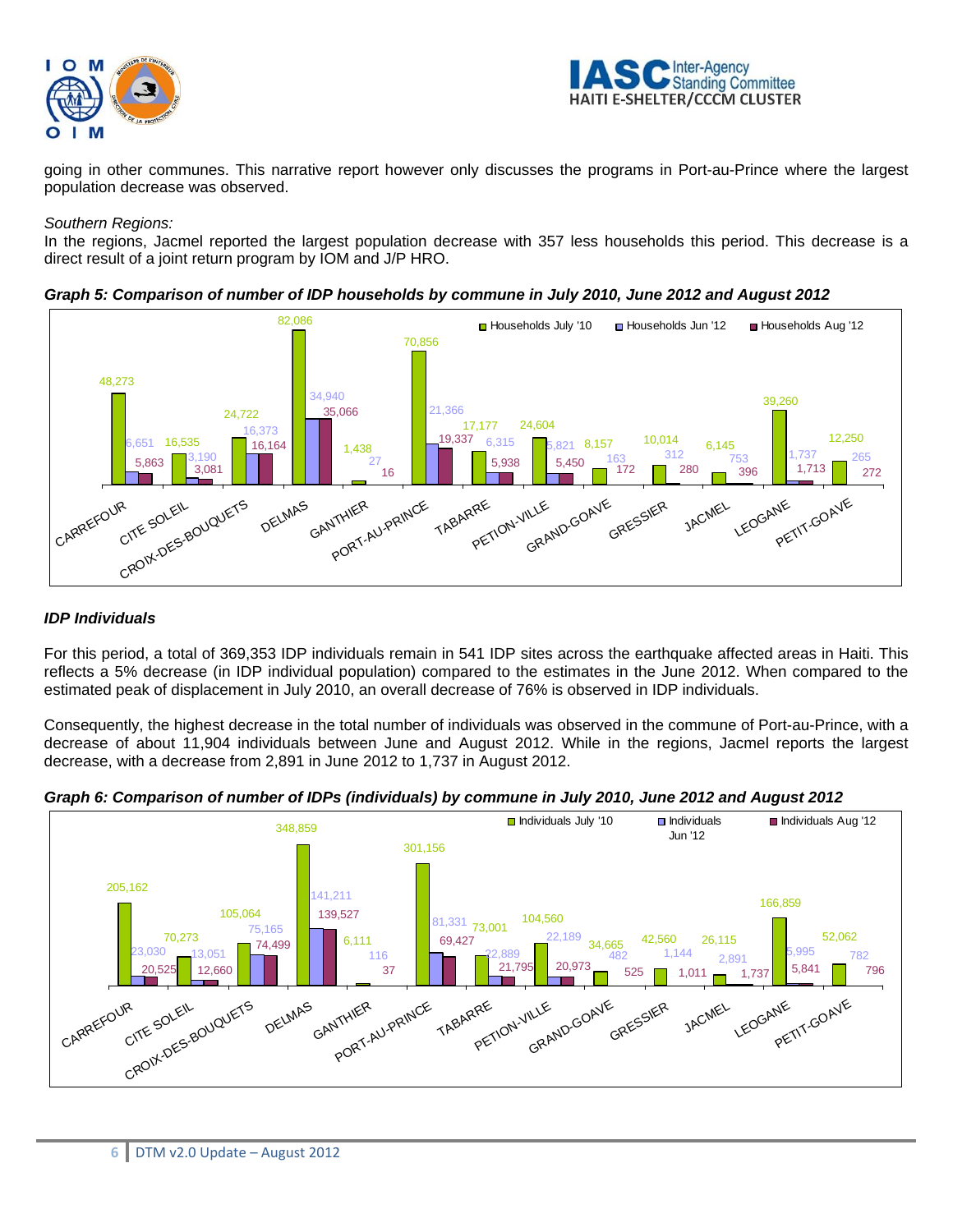



#### **Updates on Phase 2 Registration5**

The data presented below illustrates Phase 2 data gathered from November 2011 up to August 2012. Within this period, IDP registration information for 154 sites hosting 24,594 households or 86,866 individuals has been updated. Findings for this period show similar trends as last period, no large changes in the profile of the displaced population is observed.

| Table C: Number of sites, households and individuals registered in Phase 2 operations by commune between |  |
|----------------------------------------------------------------------------------------------------------|--|
| November 2011 and August 2012                                                                            |  |

| <b>Communes</b>       | <b>Sites</b> | <b>Households</b> | <b>Individuals</b> |
|-----------------------|--------------|-------------------|--------------------|
| Carrefour             | 19           | 2,555             | 9,397              |
| <b>Cite Soleil</b>    | 5            | 1,100             | 4,746              |
| Croix-Des-Bouquets    | 9            | 828               | 3,106              |
| Delmas                | 38           | 3,429             | 12,426             |
| Petion-ville          | 8            | 801               | 2,644              |
| Port-au-Prince        | 47           | 14,046            | 48,604             |
| Tabarre               | 28           | 1,835             | 5,943              |
| PaP Metropolitan Area | 154          | 24,594            | 86,866             |
| Gressier              |              |                   |                    |
| Leogane               |              |                   |                    |
| <b>Other Communes</b> |              |                   |                    |
| <b>Grand Total</b>    | 154          | 24,594            | 86,866             |

Based on the information collected through Phase 2 Registration, the following can be said about the population:

# *Demographic Information:*

About 52% of the population in IDP sites is female and 48% is male. Moreover, about 69% of the IDP population is below the age of 29. This is similar to the structure of population estimates of the National Statistics Institute (IHSI<sup>6</sup>) for the 2010 urban population in Haiti.

 5 IDP Registration began in February 2010 with the objective of gathering detailed information (at the household level) of the displaced population living in camps and camp-like settlements across the earthquake affected area. Phase 1 Registration (first time, emergency registration), which took place from February 2010 to October 2010, aimed to gather detailed information on all households living in identified IDP sites in the Port-au-Prince Metropolitan area and the regions (Grand-Goave, Gressier, Jacmel, Leogane and Petit-Goave). Phase 2 Registration, which aimed to update the existing IDP registry established through Phase 1, began in October 2010 and is on-going. Phase 2 Registration, gathers additional data relevant to return and reconstruction activities, is carried out upon the request of partners or in response to eviction threats. For more information on IDP registration data and methodology, please see the DTM website (http://iomhaitidataportal.info).

Institut Haitien de Statistique et d' Informatique

 $^7$  This is based on the 2003 national census that reported: 68% of the urban population would be less than 29 years old in 2010.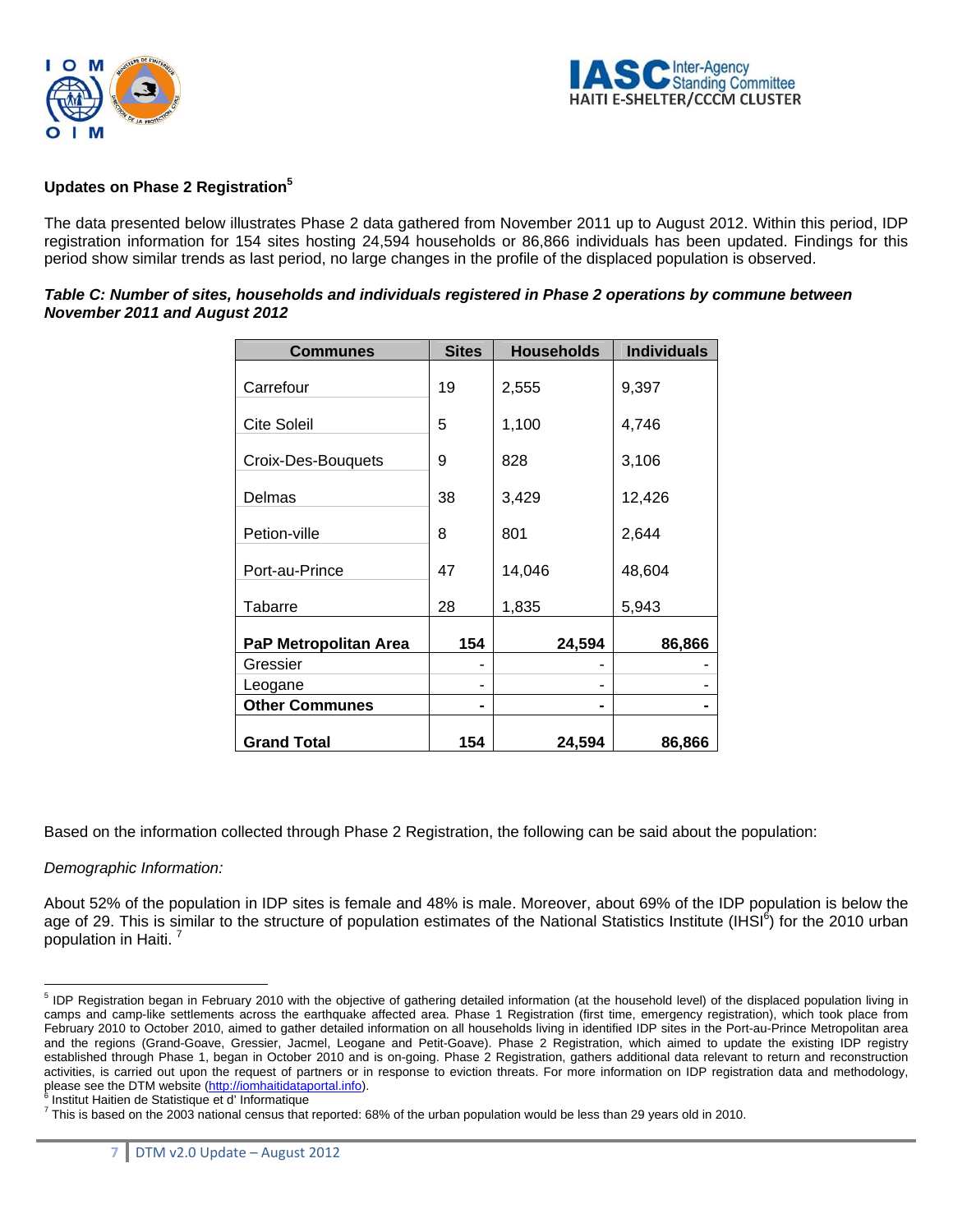





#### **Graph 7: Percentage breakdown of IDP population by age group**

**Graph 8: IDP population by age group and gender** 

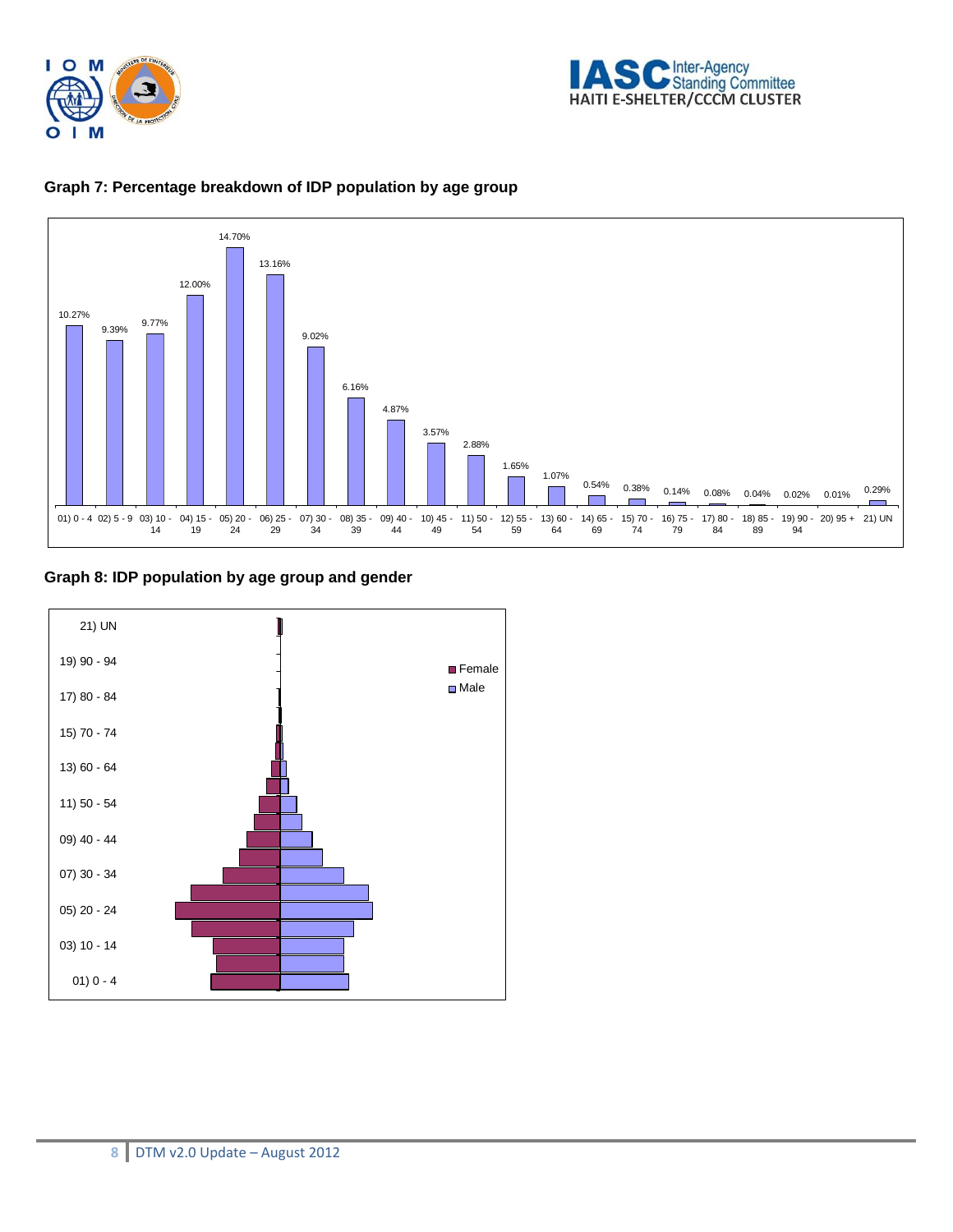



# *Chart 1: Ownership Status*



Ownership status results remain similar to findings in previous reports: 81% of IDPs reporting being tenants and 14% reporting being home owners. The group of IDPs households that report being owners can be further broken down into: 5% of overall population reporting being owners that have the means to repair their homes, and 9% reporting being owners that do not have the means to repair their homes<sup>8</sup>. The remaining 5% of the population was unable to provide data on ownership status.

#### Chart 2: Reported MTPTC<sup>9</sup> status<sup>10</sup>

As of this period, 59% of the population report coming from a house reported as *red* by the MTPTC, 20% report coming from houses rated *yellow* and 3% report coming from houses rated *green.* The remaining 18%11 were not able to provide information on the status of their previous residence.



<sup>&</sup>lt;sup>8</sup><br>Note that this is based on what is reported to the IOM data management team at the time of IDP registration. IDP household representatives that report they are owners of home are asked a follow up question about whether they have the capacity to rebuild their houses. For details about the specific capacity of each household, further investigation would be needed.<br><sup>9</sup> Ministry of Public Worke, Transport and Communications.

<sup>&</sup>lt;sup>9</sup> Ministry of Public Works, Transport and Communications. In French: Ministère des Travaux Publics, du Transport et de la Communication.<br><sup>10</sup> Following the 12 January 2010 earthquake, the Government of Haiti, through the affected areas. Houses assessed as safe to reoccupy were categorized as *green*, houses that could be re-occupied after some repairs were made were<br>rated *yellow* and houses completely damaged and uninhabitable were rated

As 78% of the population report being tenants, it is understandable that a considerable number of households are not able to provide information in the MTPC status of the house they occupied before the earthquake.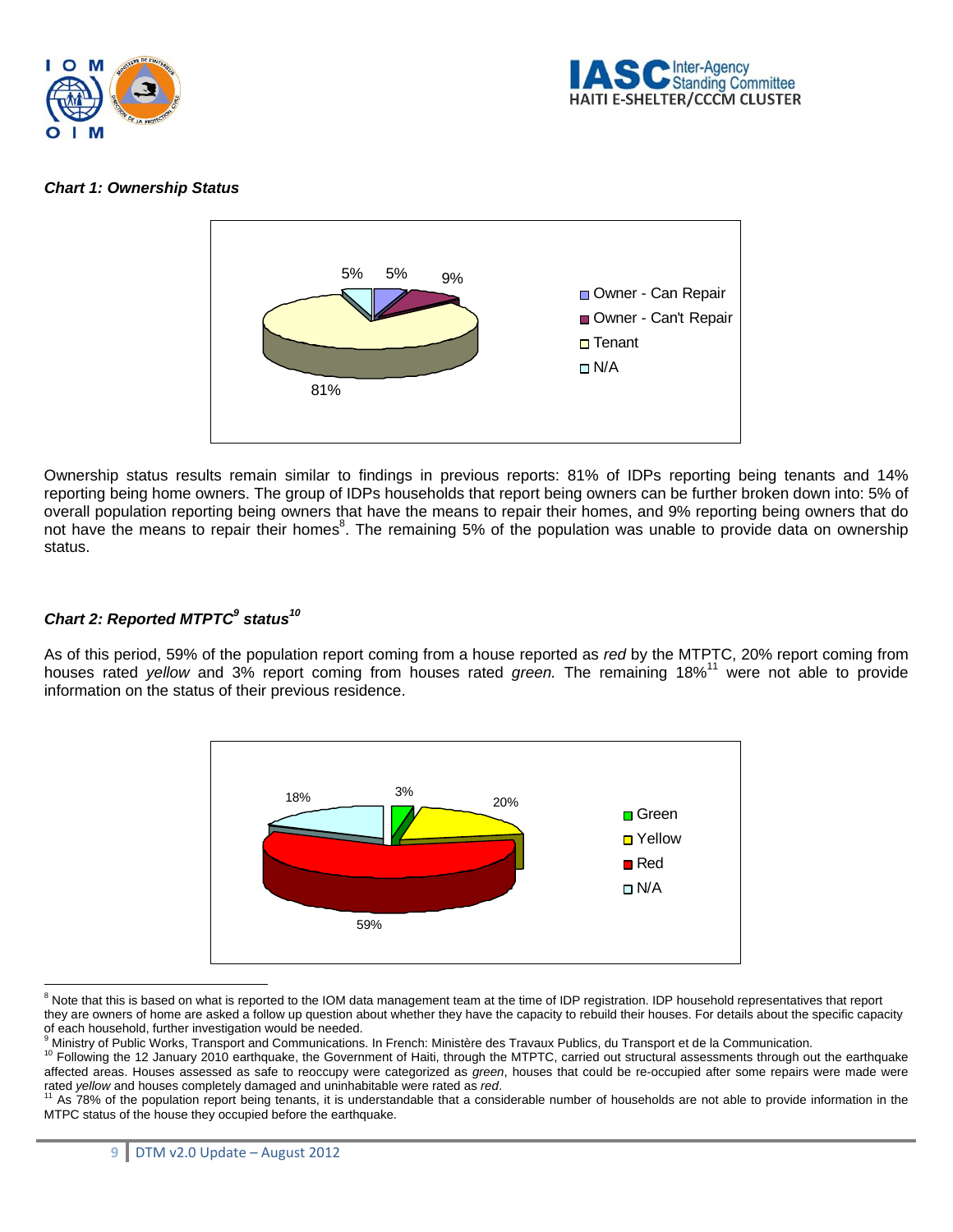



# *Table D: Comparison of reported MTPTC rating and reported ownership status*

| <b>House Status</b>     | Total  | Green | Yellow        | <b>Red</b> | N/A           |
|-------------------------|--------|-------|---------------|------------|---------------|
| Total                   | 100%   | 2.76% | <b>19.58%</b> | 59.18%     | <b>18.47%</b> |
| <b>Owner-Can Repair</b> | 5.05%  | 0.31% | 3.1%          | 1%         | 1%            |
| Owner-Cannot Repair     | 8.54%  | 0.03% | 0.3%          | 7%         | 1%            |
| lTenant                 | 81.88% | 2.30% | 15.4%         | 49%        | 16%           |
| <b>N/A</b>              | 4.53%  | 0.13% | 0.7%          | 2%         | 2%            |

When comparing the location of IDPs to their reported place of origin, the following can be observed:

# *Chart 3: Displacement location as reported by registered IDPs (by IDP household)*

**SC SSC:** Displaced within the same commune and the same section communal as place of origin. **SC OSC:** Displaced within the same commune but other section communal as place of origin. **OC:** Other commune as place of origin.



Majority of the population (67%) reported that they remained in IDP sites that are within same commune and section communal (SC SSC) as their place of origin before the earthquake. 27% reported being displaced in other communes (OC), and 6 % report that they are in IDP sites that are in the same commune but a different section communal as their place of origin (SC OSC). Less than 1% was unable to provide information on this.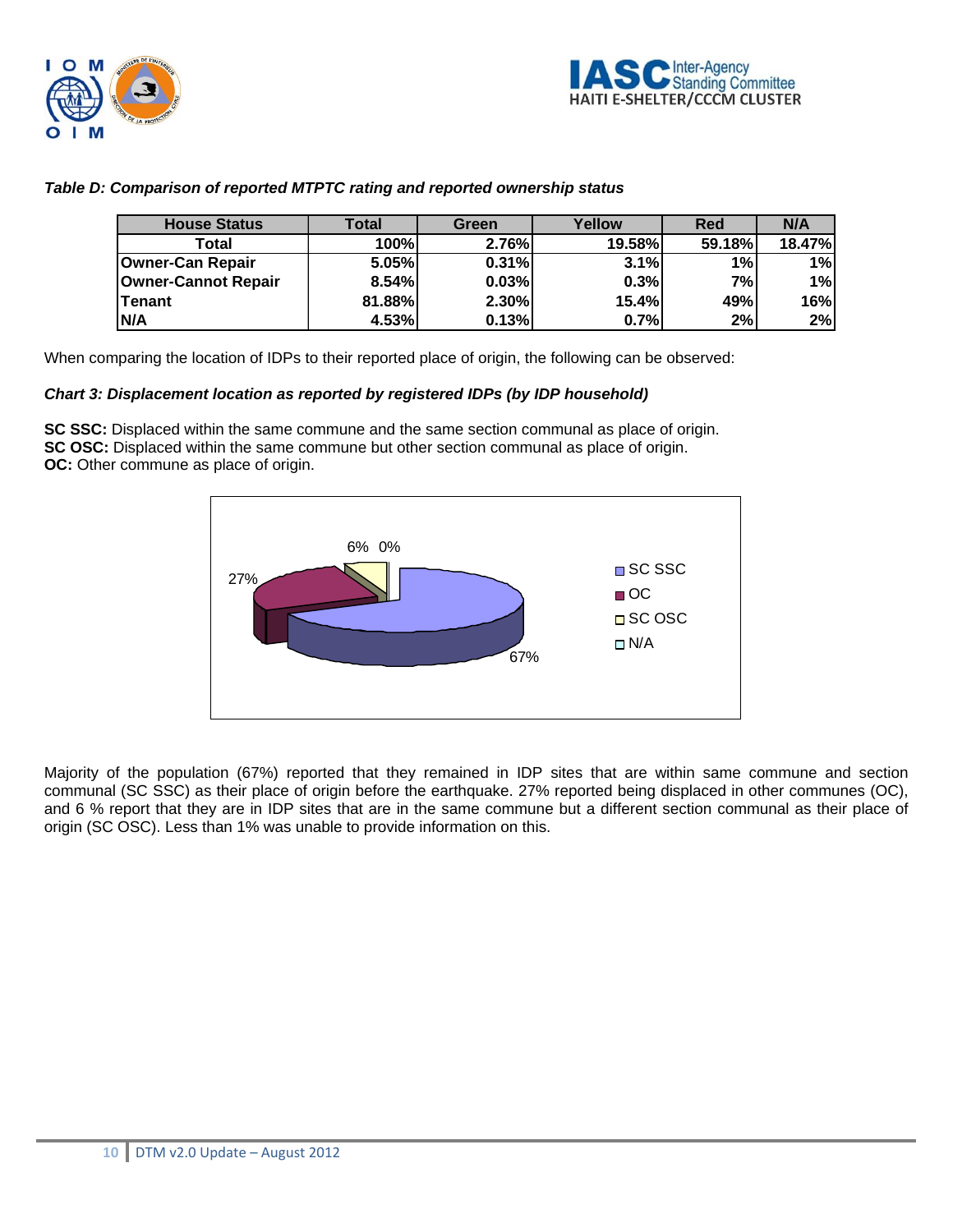



#### **IDP Sites**

The total number of open sites<sup>12</sup> has reduced by 6% this period: from 575 in June 2012 to 541 in August 2012. Specifically, a total of 37 sites have closed in this period, while 3 have been newly identified or re-opened.

It is of interest to highlight that of the 37 sites closed between June and August this year, at least<sup>13</sup> 19 sites have closed as a result of successful return programs by Organization such as CRS, IOM, The International Federation of Red Cross and Red Crescent Societies (IFRC) and the Canadian Red Cross. These closures will be described further in the section labeled *Differences by Commune*.

#### *Date of Establishment*

Of the 541 open sites identified during this reporting period, 90% (488 sites) were established in January 2010 and have remained open to date. About 9% (48 sites) of existing sites were established in the latter months of that same year. The remaining 1% (5 sites) was established in 2011.

#### *Table E: Number and percentage of identified sites by date of establishment (percentages rounded) as of August 2012*

| <b>Month IDP site</b> | <b>Number</b> |            |
|-----------------------|---------------|------------|
| was established       | of sites      | Percentage |
| JANUARY, 2010         | 488           | 90%        |
| FEBRUARY, 2010        | 22            | 4%         |
| <b>MARCH, 2010</b>    | 5             | 1%         |
| <b>APRIL, 2010</b>    | 10            | 2%         |
| MAY, 2010             | 3             | 1%         |
| <b>JULY, 2010</b>     | 3             | 1%         |
| SEPTEMBER, 2010       |               | 0%         |
| OCTOBER, 2010         |               | 1%         |
| <b>Year 2011</b>      | 5             | 1%         |
| otal                  | 541           | 100%       |

#### *Types of Shelters within IDP sites*

Consistent with findings from the previous period, majority of sites that remain open are made up of makeshift structures. Specifically 91% (490 of the 541 sites) are observed to have no transitional shelters (T-Shelters) on site, while about 7% (39 sites) have mixed structures that include tents, makeshift shelters, and some T-Shelters. The remaining 2% (12 sites) are IDP sites that are mostly<sup>14</sup> composed of T-Shelters.

#### *Table F: Breakdown of IDP sites by shelter composition*

|                             | <b>Number</b> |            |
|-----------------------------|---------------|------------|
| <b>T-Shelter Category</b>   | of IDP sites  | Percentage |
| No T-Shelter (0 %)          | 490           | 91%        |
| Mixed sites (1 - 90 %)      | 39            | 7%         |
| T-Shelter sites (91 % plus) | 12            | 2%         |
| <b>Total</b>                | 541           | 100%       |

<sup>&</sup>lt;sup>12</sup> Sites occupied by one or more IDP individuals.

<sup>&</sup>lt;sup>13</sup> It is possible that there are more sites that have closed as a result of return programs though this information was not reported to IOM by the partner during this assessment period.

More than 90% of structures on site are T-Shelters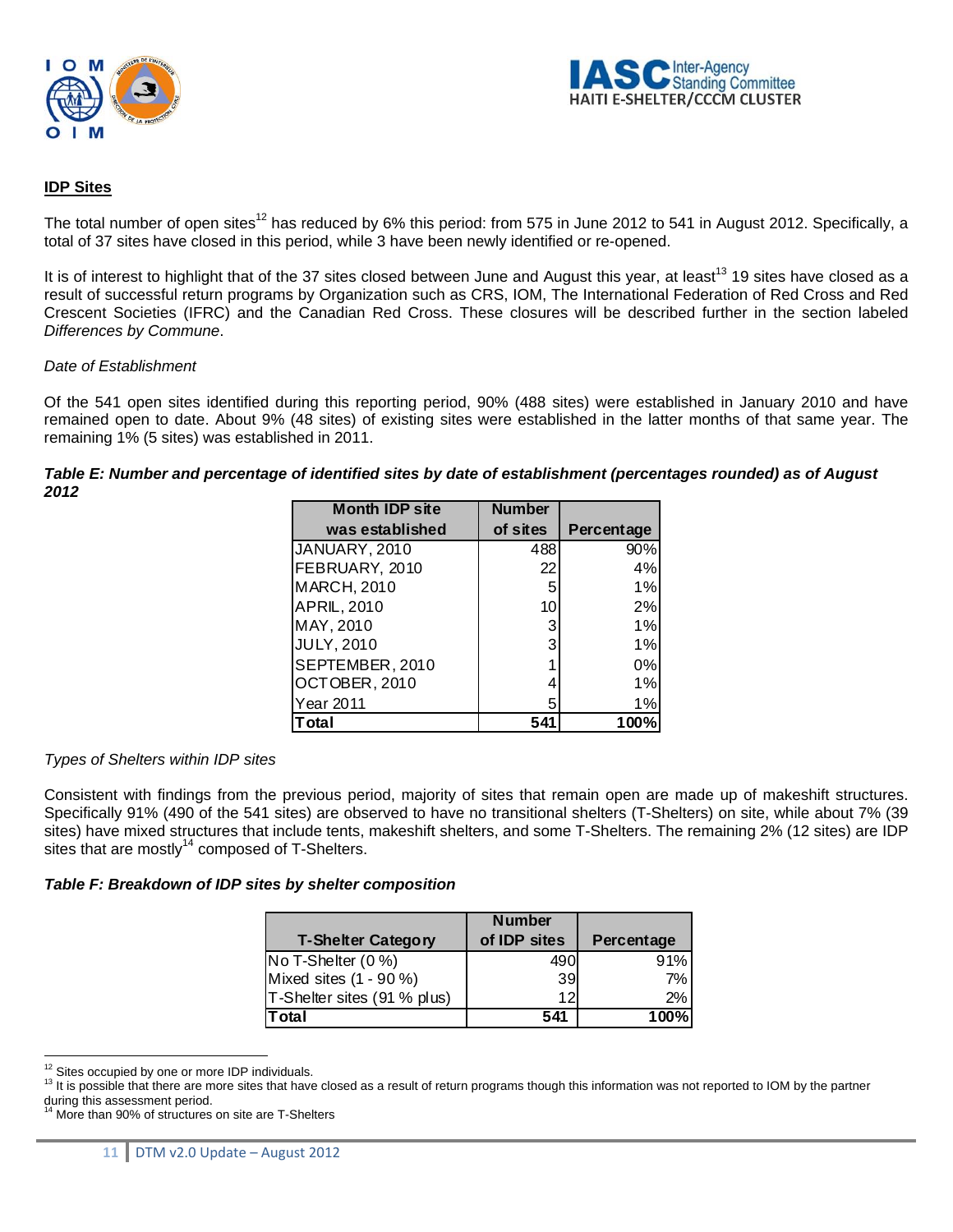



The 12 sites are: Radio Commerce (SSID 117\_02\_304), Santo 17 (SSID 131\_02\_316), Corail Sector 3 (SSID 131\_09\_406), Corail Sector 4 (SSID 131\_02\_424), Union Centre d'Hebergement de Lilavois 42 (SSID 131\_02\_427), Mayard (SSID 211\_01\_535), La voix des sans voix (SSID 121\_03\_378), Belle Alliance (SSID 121\_02\_449), Camp Rico (SSID 121\_02\_449), Centre d'Hebergement de Galette Greffin (SSID 114\_05\_478), Tabarre Isa (SSID 114\_05\_353), Village Eden (SSID 118\_03\_478). All these sites presently have majority T-Shelters. In total they host 4,167 households and 18,592 individuals.

At present a review is ongoing starting with three of the above mentioned sites: Mayard Planned site, Santo 17, Tabarre Isa. IOM is preparing a dossier of the history and present conditions of the site, in comparison to its surrounding neighborhood and the willingness of the local authorities to consider these sites as integrated into the neighborhood. Once completed the dossier will be submitted to the E-Shelter / CCCM cluster for review and submission to the National Government for final decision on whether these sites can be considered effectively integrated into the community.

#### *Differences by Commune*

The largest decrease in IDP sites is observed in Delmas this period with 119 sites remaining in June 2012 compared to 131 sites in the previous period. Of the 12 sites closed in this commune, six have closed as a result of return programs by IFRC and the Canadian Red Cross.

Also interesting to note that within this period (in July 2012) all sites around the National Palace (Port-au-Prince Commune)– sites commonly known as Champs De Mars have officially been closed through the return program led by IOM in partnership with the GoH. The Return Program for this cluster of sites officially began in January 2012 with the objective of moving all IDP households from these sites to safer, longer term housing solutions. By July 2012 a total of 4,624 IDP households in Champs De Mars were provided with rental support grants to facilitate their transition back to their way of life before the 2010 earthquake.

In the regions, two sites in Jacmel have closed this period as a result of a return program by IOM and JP HRO. To date only two sites remain in Jacmel. Given the conditions in these two remaining sites (Mayard SSID 211 01 535 and Potay Le Wogan SSID 211\_06\_002) discussions are on going with local authorities to eventually hand over these sites to the local government as conditions and services in the site are similar to that of the neighborhood and therefore could potentially be integrated as part of the neighborhood that surrounds them.



**Pictures above: Mayard Planned Site (SSID 211\_01\_535), Jacmel**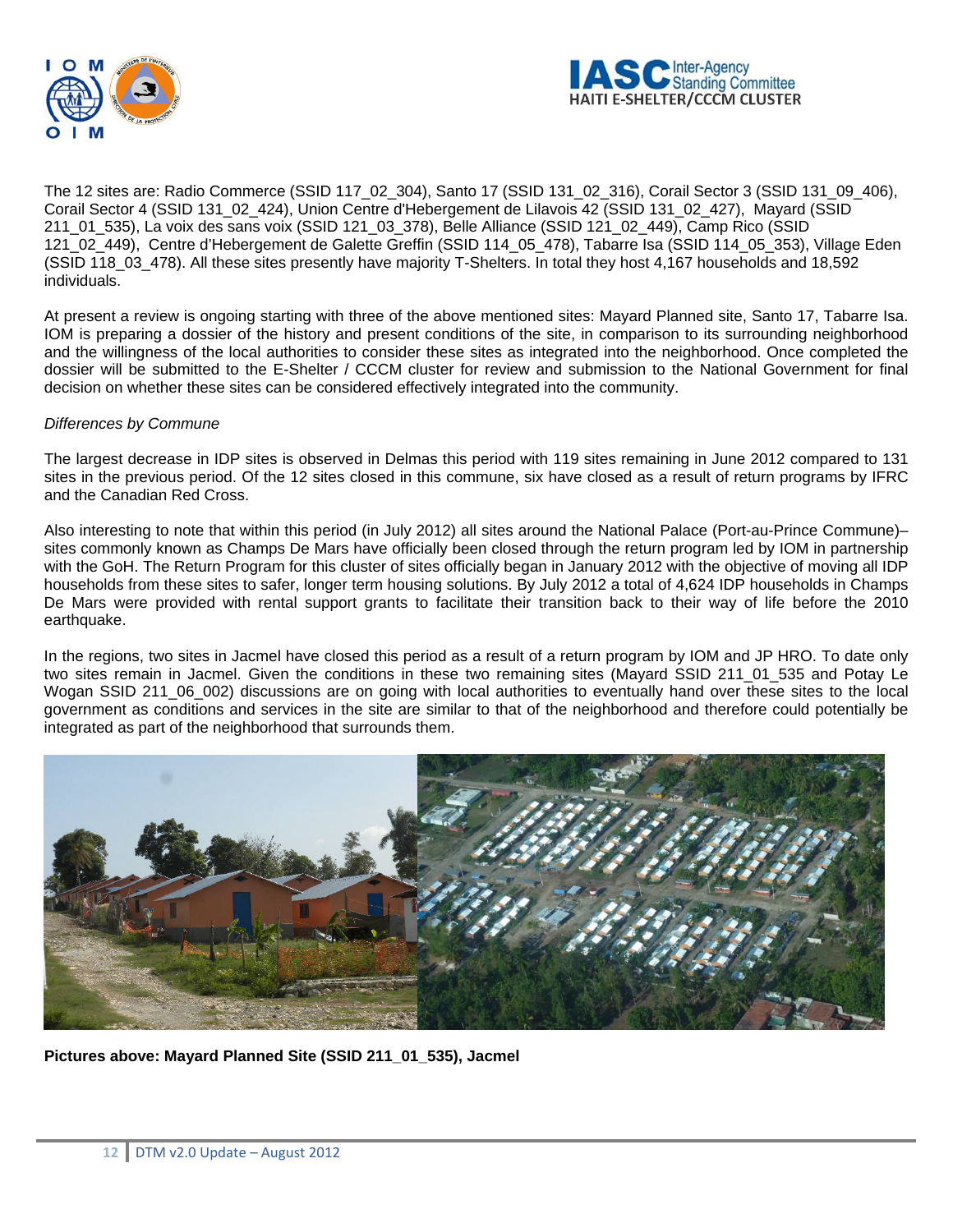



# *Graph 9: Comparison of number of IDP sites by commune in July 2010, June 2012 and August 2012*

# *Size of IDP sites*

 $\overline{a}$ 

As in previous periods, majority of the displaced population (61% of IDP individuals) continue to reside in the larger<sup>15</sup> sites in the Port-au-Prince metropolitan area. What is interesting to note is that these large sites are slowly decreasing as a direct result of return programs: for instance between June and August 2012 the number of large sites has decreased from 40 to 37. Specifically: Kan Neptune (SSID 111\_01\_500) and Place de la Paix (SSID 111\_01\_075) – all sites that previously hosted more than 500 households have now decreased considerably through return programs led by Concern Worldwide and World Vision International. Moreover, Teren Pere Solino (SSID 111\_01\_061) previously hosting over 600 households has closed as a result of CRS return programs.

Meanwhile, 70% of sites (380 sites) host less than 100 households in each site, accounting for about 13% of the IDP population (46,720 individuals): these are referred to as *small* sites. The remaining 26% of the population are found in the 124 medium sites. It is important to note that return programs have also influenced the decrease of population and closure of medium and small sized sites.

However, though returns contribute to the decrease and closure of sites this period, evictions have also led to the closure of at least four sites this period and 121 sites remain under threat of eviction as of August 2012. These 121 sites represent 22% of the total sites open this period and host a total of about 78,175 individuals (about 21% of the total IDP individual population).

#### *Table G: Number and Percentage of IDP sites, households and individuals by IDP site size in August 2012*

<sup>&</sup>lt;sup>15</sup> For the purposes of analysis, DTM has grouped together all sites hosting 500 or more households and labeled them as larger sites. Note that this does not replace the definition set by the CCCM Cluster in 2010 where a large site is defined as hosting 1,000 or more households.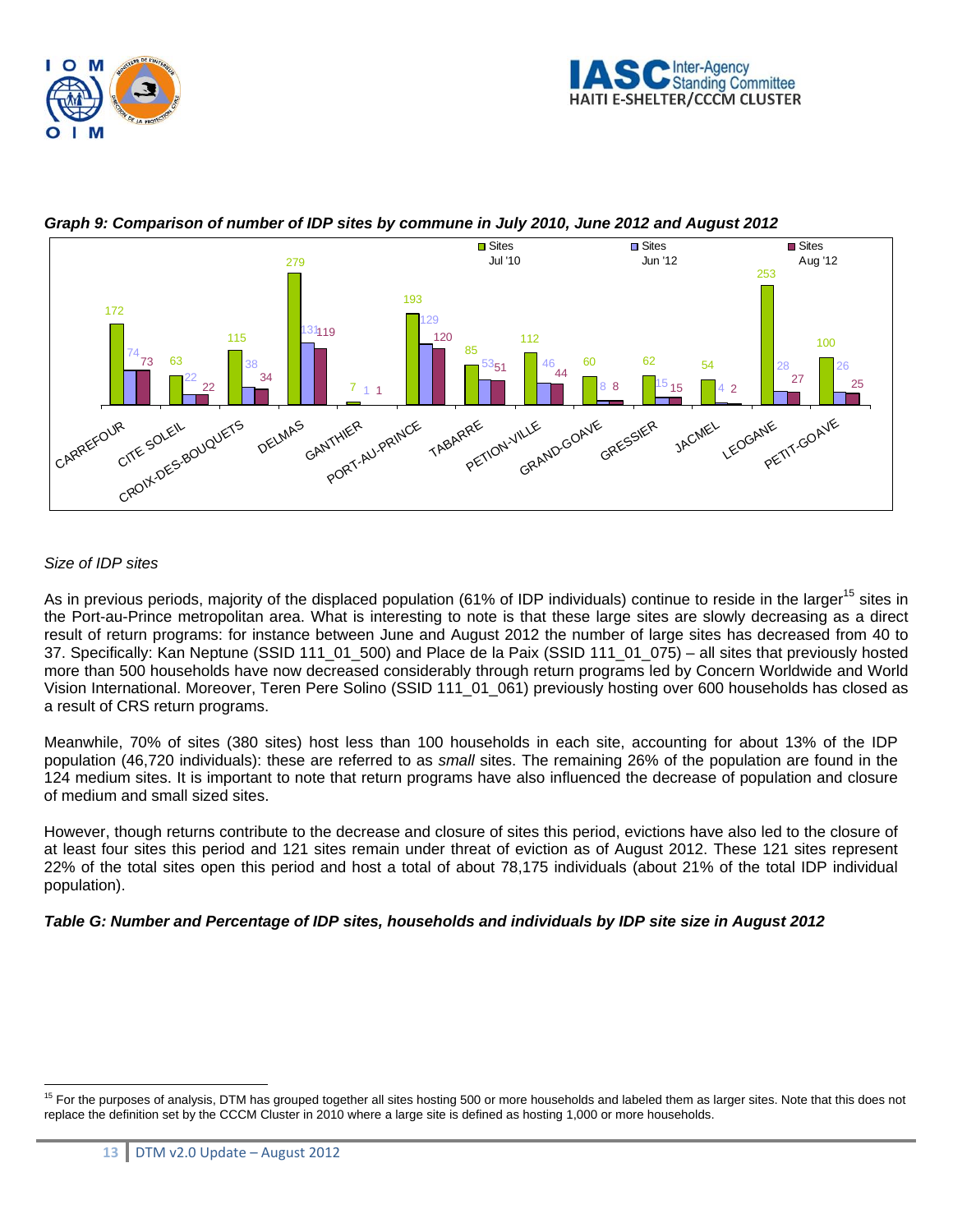

| Site size by      | <b>Sites</b> |                 | <b>Households</b> |               | <b>Individuals</b> |               |
|-------------------|--------------|-----------------|-------------------|---------------|--------------------|---------------|
| # of              |              |                 |                   |               |                    |               |
| <b>Households</b> | Percentage   | <b>Number</b>   | Percentage        | <b>Number</b> | Percentage         | <b>Number</b> |
| Total             | 100.0%       | 541             | 100.0%            | 93,748        | 100.0%             | 369,353       |
| $(1.1) 1$ to 9    | 16.1%        | 87              | 0.4%              | 419           | 0.4%               | 1,410         |
| 1.2) 10 to 19     | 11.1%        | 60              | 0.9%              | 884           | 0.9%               | 3,278         |
| 2) 20 to 99       | 43.1%        | 2331            | 12.6%             | 11,807        | 11.4%              | 42,032        |
| 3) 100 to 499     | 22.9%        | 124             | 28.5%             | 26,765        | 26.5%              | 98,016        |
| 4) 500 to 999     | 3.5%         | 19 <sub>l</sub> | 14.4%             | 13,538        | 14.3%              | 52,735        |
| 5) 1000 plus      | 3.3%         | 18              | 43.0%             | 40,335        | 46.5%              | 171,882       |

If the categories of sites by size are further broken down the following can be observed:

*Table H: Number and percentage of IDP sites, households and individuals by IDP site size in August 2012 (Detailed breakdown of sites with less than 500 households)*

| Site size by #    |            | <b>Individuals</b><br><b>Sites</b><br><b>Households</b> |            |        |            |               |
|-------------------|------------|---------------------------------------------------------|------------|--------|------------|---------------|
| Οf                |            |                                                         |            |        |            |               |
| <b>Households</b> | Percentage | <b>Number</b>                                           | Percentage | Number | Percentage | <b>Number</b> |
| <b>T</b> otal     | 100%       | 541                                                     | 100%       | 93,748 | 100%       | 369,353       |
| 1) 1 to 49        | 50.6%      | 274                                                     | 5.8%       | 5,455  | 5.4%       | 19,791        |
| 2) 50 to 99       | 19.6%      | 106                                                     | 8.2%       | 7,655  | 7.3%       | 26,929        |
| 3) 100 to 149     | 9.6%       | 52                                                      | 6.7%       | 6,244  | 6.1%       | 22,435        |
| 4) 150 to 199     | 4.1%       | 22                                                      | 4.0%       | 3,738  | 3.6%       | 13,443        |
| 5) 200 to 249     | 1.1%       | 6                                                       | 1.4%       | 1,334  | 1.4%       | 5,019         |
| 6) 250 to 299     | 2.4%       | 13                                                      | 3.7%       | 3,509  | 3.3%       | 12,231        |
| 7) 300 to 349     | 2.0%       | 11                                                      | 3.8%       | 3,570  | 3.7%       | 13,791        |
| 8) 350 to 399     | 1.5%       | 8                                                       | 3.3%       | 3,051  | 3.3%       | 12,142        |
| 9) 400 to 449     | 1.5%       | 8                                                       | 3.6%       | 3,379  | 3.2%       | 11,820        |
| 10) 450 to 499    | 0.7%       | 4                                                       | 2.1%       | 1,940  | 1.9%       | 7,135         |
| 11) 500 to 999    | 3.5%       | 19                                                      | 14.4%      | 13,538 | 14.3%      | 52,735        |
| 12) 1000 plus     | 3.3%       | 18                                                      | 43.0%      | 40,335 | 46.5%      | 171,882       |

*Table I: Number of IDP sites by IDP site size by number of households per commune in August 2012*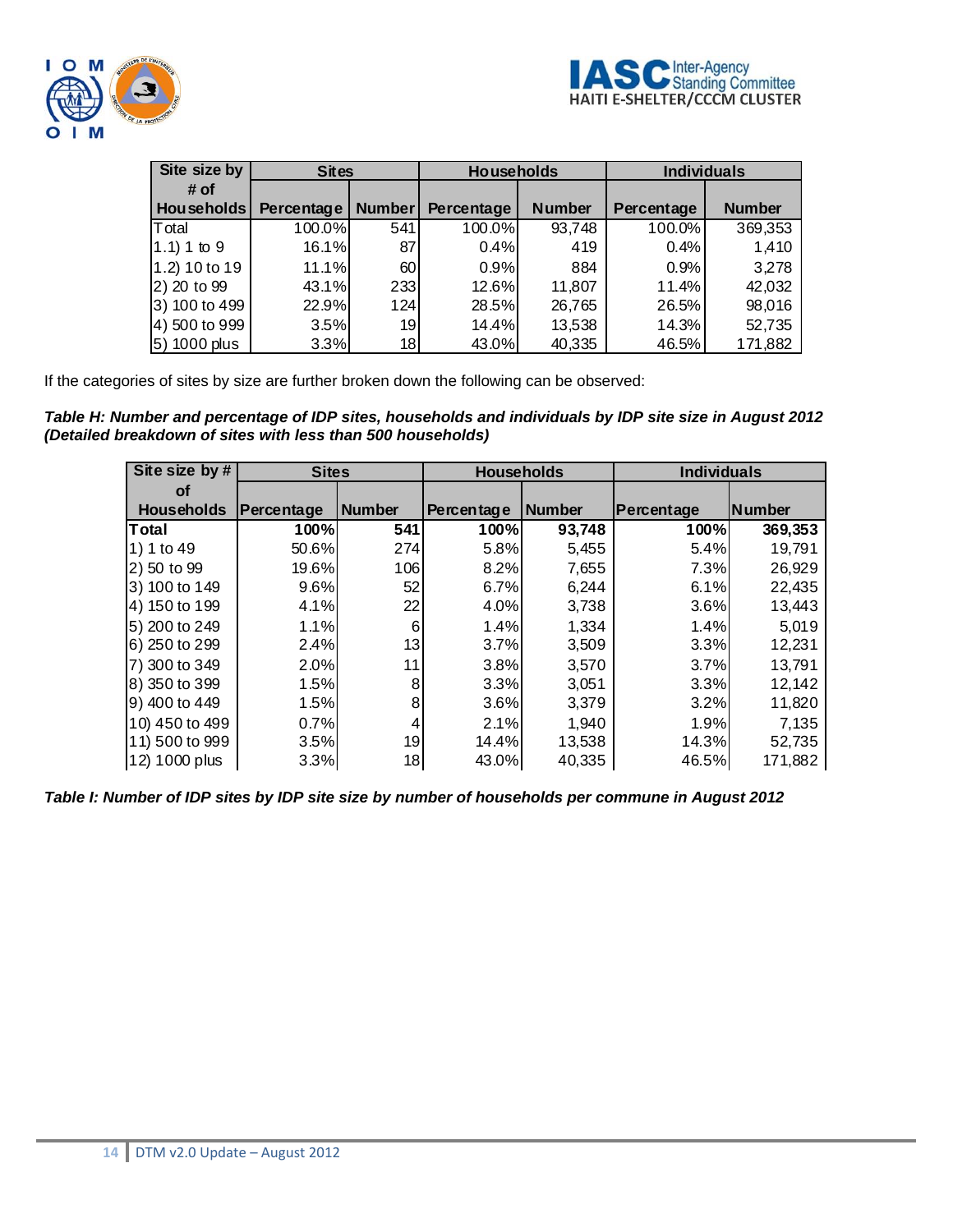

|                           | Site size by # of Households |             |    |     |     |                                                                    |     |
|---------------------------|------------------------------|-------------|----|-----|-----|--------------------------------------------------------------------|-----|
| <b>Commune</b>            | <b>Total</b>                 | 1.1) 1 to 9 |    |     |     | 1.2) 10 to 19 2) 20 to 99 3) 100 to 499 4) 500 to 999 5) 1000 plus |     |
| Total                     | 541                          | 87          | 60 | 233 | 124 | 19                                                                 | 181 |
| <b>CARREFOUR</b>          | 73                           |             | 11 | 40  | 13  |                                                                    |     |
| <b>CITE SOLEIL</b>        | 22                           |             |    | 12  |     |                                                                    |     |
| <b>CROIX-DES-BOUQUETS</b> | 34                           |             |    | 10  |     |                                                                    |     |
| <b>DELMAS</b>             | 119                          | 10          | 12 | 47  | 33  |                                                                    | 12  |
| <b>GANTHIER</b>           |                              |             |    |     |     |                                                                    |     |
| <b>PETION-VILLE</b>       | 44                           |             |    | 19  |     |                                                                    |     |
| PORT-AU-PRINCE            | 120                          |             | 12 | 58  | 37  |                                                                    |     |
| <b>TABARRE</b>            | 51                           |             |    | 28  |     |                                                                    |     |
| <b>GRAND-GOAVE</b>        | 8                            |             |    |     |     |                                                                    |     |
| <b>GRESSIER</b>           | 15                           |             |    |     |     |                                                                    |     |
| <b>JACMEL</b>             | 2                            |             |    |     |     |                                                                    |     |
| <b>LEOGANE</b>            | 27                           | 10          |    | 10  |     |                                                                    |     |
| PETIT-GOAVE               | 25                           | 19          |    |     |     |                                                                    |     |

The 18 sites (sites hosting more than 1,000 households) are concentrated in the communes of Delmas (12 sites), Croix-desbouquets (4 sites) and Port-au-Prince (2 sites). These sites host about 47% of the individual population (171,882 individuals).

# *Public vs. Private Land16*

Of the 541 IDP sites identified this period, 72% (390 sites) are reported as being located on private land, while the 26% (141 sites) are reported as being on public property. Information on the remaining 2% (10 sites) was insufficient to adequately categorize the site.

*Graph 10: Land ownership status comparison November 2010 to August 2012* 



 $\overline{a}$ <sup>16</sup> It is important to emphasize that this information is gathered through interviews with the camp committee and/or IDP representatives on the site. No legal investigation on land tenure status was carried out.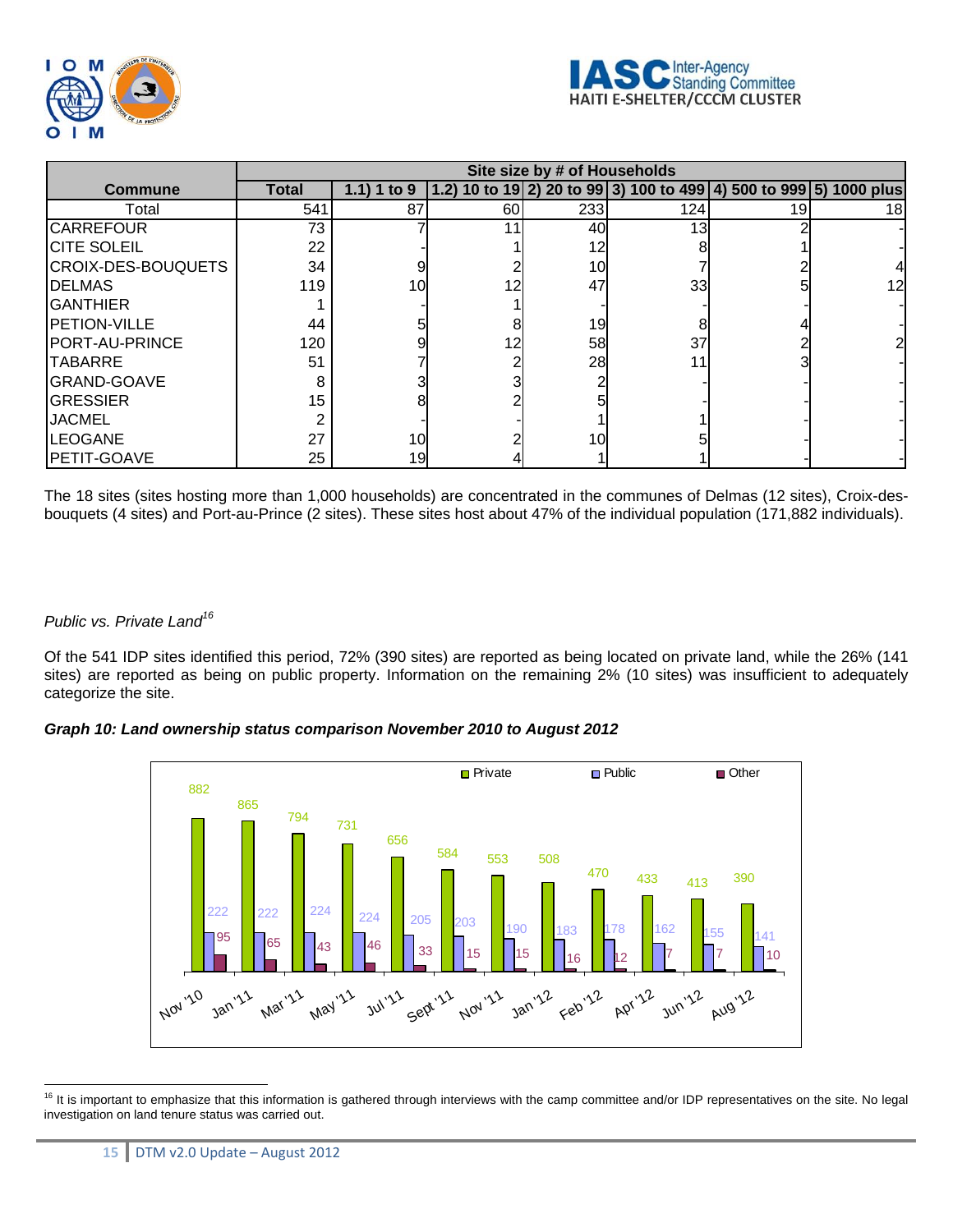



When comparing data from this current assessment to that of November 2010<sup>17</sup>, a greater decrease in private sites is observed: of the 882 sites located on private land in November 2010, 390 remain open in August 2012, reflecting a decrease 56%. On the other hand, of the 222 sites located on public land in November 2010, 141 sites remain open this period, reflecting a decrease of 37%.

| Round    | <b>Private</b> | <b>Public</b> | <b>Total</b> |
|----------|----------------|---------------|--------------|
| Nov '10  | 100            | 100           | 100          |
| Jan '11  | 98.1           | 100.0         | 98.5         |
| Mar '11  | 90.0           | 100.9         | 92.2         |
| May '11  | 82.9           | 100.9         | 86.5         |
| Jul '11  | 74.4           | 92.3          | 78.0         |
| Sept '11 | 66.2           | 91.4          | 71.3I        |
| Nov '11  | 62.7           | 85.6          | 67.3         |
| Jan '12  | 57.6           | 82.4          | 62.6         |
| Feb '12  | 53.3           | 80.2          | 58.7         |
| Apr '12  | 49.1           | 73.0          | 53.9         |
| June '12 | 46.8           | 69.8          | 51.4         |
| Aug '12  | 44.2           | 63.5          | 48.1         |

# *Table J: Index comparing open sites in public and private land from November 2010 to August 2012*

*Graph 11: Comparison of land ownership status of IDP sites by percentage* 

 $\overline{a}$  $17$  The first round of assessments: DTM V2.0 and the first time this type of data was collected.